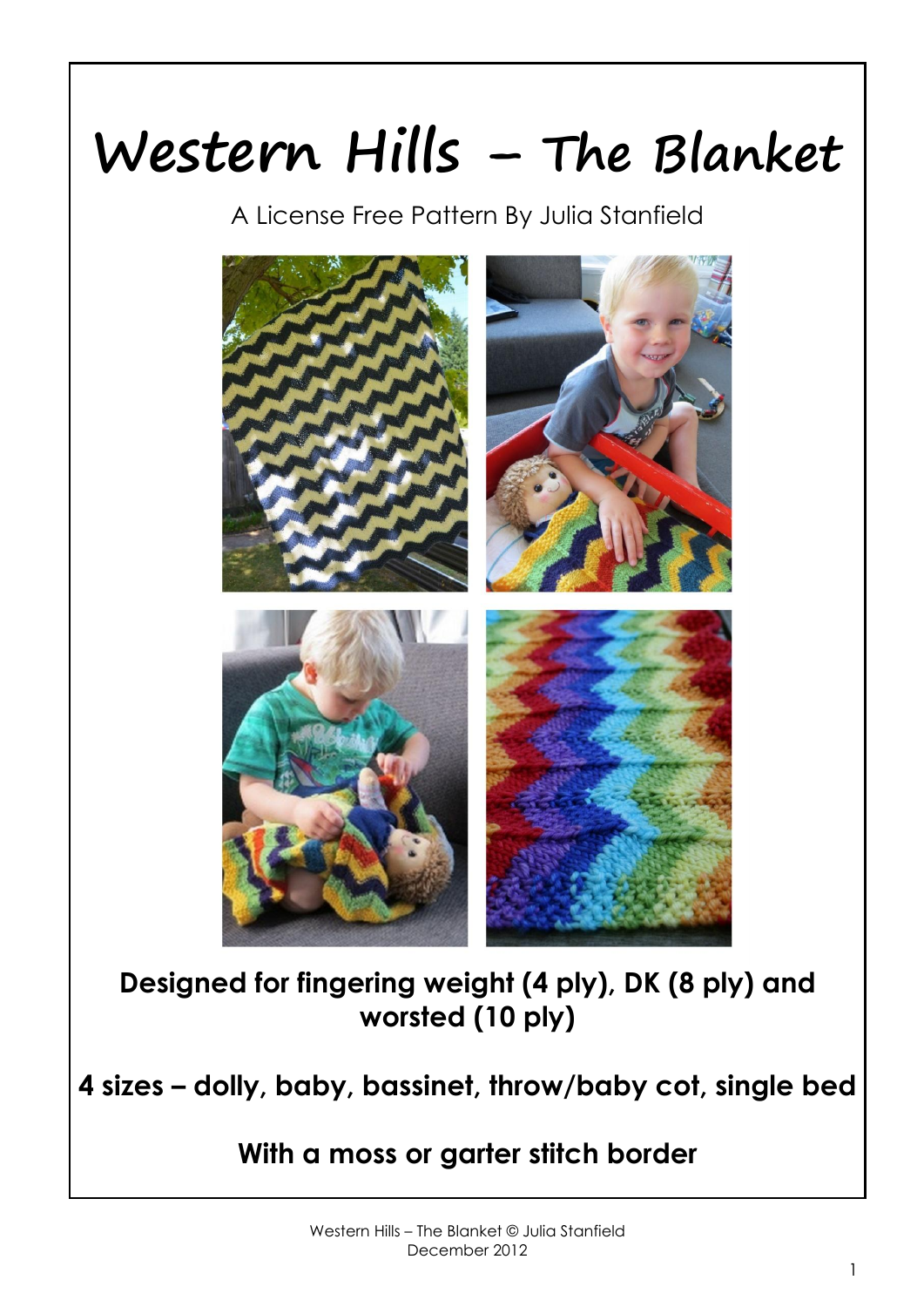## **Western Hills**

This pattern was inspired by the fabulous series of hills on which I live and walk in Lower Hutt, New Zealand. As you make your way up the hills that the suburbs have developed in, you see the most glorious views of the Wellington Harbour and Lower Hutt laid out below. As you walk down into the valleys, you are surrounded by peaceful native bush and the sounds of the birds that fill their branches. Plus, who doesn't love a zig zag right?

Western Hills is the perfect way to use those lovely part skeins of yarn you have held onto but don't have enough for a whole project – stripe them!

The pattern is deceptively simple, being easy to memorise and knit, yet produces a striking blanket, written in 4 different sizes to suit a variety of purposes. This makes it ideal for gifting or making for you and your loved ones.

Designed in 3 yarn weights means it's able to be used for most yarns you might have already in stash.

## **Materials**

Dolly blanket - approx 450 m of fingering/300 metres of DK(approx 3 balls of 50gm balls)/ 275 m of worsted weight

Bassinet blanket - approx 1200 m of fingering/approx 800 metres of DK (approx 8 x 50gm balls)/ 750 m of worsted weight

Throw/Baby cot blanket – approx 2200 m of fingering/approx 1500 metres of DK (approx 15 x 50gm balls)/ 1300 m of worsted weight

Single bed blanket – approx 3000 m of fingering/approx 2200 metres of DK (approx 22 x 50 gm balls)/ 2000 m of worsted weight

### **Needles**

Needle sizes are suggested sizes – use the needle size necessary to achieve gauge. The length of the cable depends upon the size you are knitting - 60cm/23.5" for the smallest size – 150cm/60" length-inch for the larger ones.

Fingering & sport weight/4-5 ply version - US #4/3.5mm circular DK/8 ply version - US #6/4mm circular needle Worsted weight/10 ply version - 60 inch length-inch US #9/5.5mm circular needle

### **Tension**

Fingering & sport weight/4-5 ply version version - 24 sts/30 rows = 4" in pattern (after blocking)

DK/8 ply version - 22 sts/26 rows = 4"/10cm in pattern (after blocking) Worsted weight/10 ply version - 19 sts/24 rows = 4"/10cm in pattern (after blocking)

### **Sizes**

Dolly blanket – 40 x 45 cm or  $15"$  x  $17\frac{3}{4}$ " (after blocking) Bassinet blanket – 65 x 88 cm or 23.5" x 34 $\frac{3}{4}$ " (after blocking) – perfect for strollers/bassinets Throw/Baby cot blanket – 100 x 120cm or 39  $\frac{1}{2}$ " x 47  $\frac{1}{2}$ " (after blocking) Single bed blanket – 150 x 165 cm or 59" x 65" (after blocking)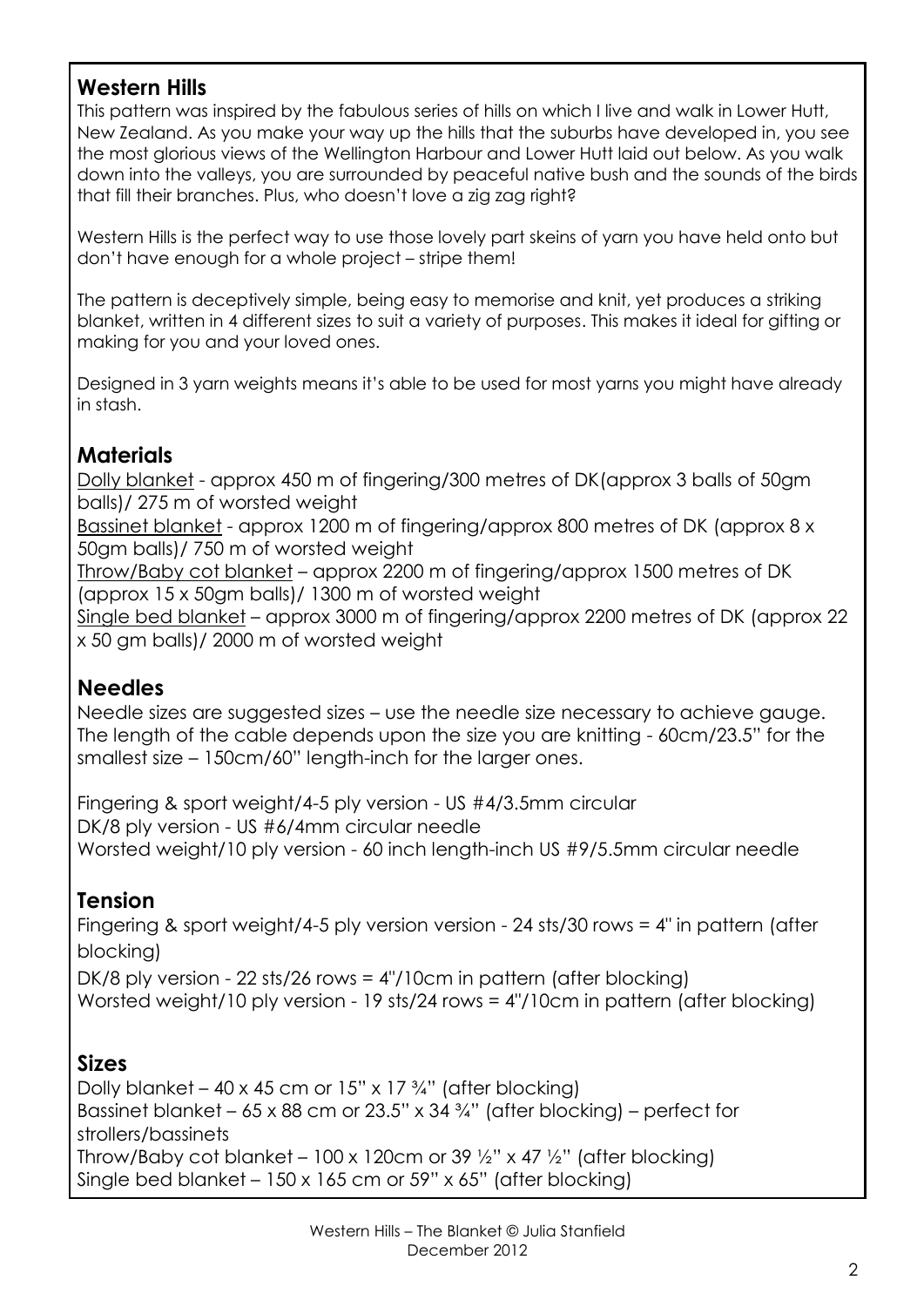

### **Pattern Notes**

Western Hills is written with both a garter stitch or moss stitch edging. The moss stitch pattern follows the garter version.

Specific instructions have not been included for how to stripe your yarns – but it works effectively in 2 – 6 row stripes as well as in a solid or semi solid colourway.

The cast on numbers are written in the order of Fingering weight - dolly,[bassinet, throw/baby cot and single] followed by the DK and then worsted.

## **Abbreviations**

k knit p purl kfb knit front and back cdd – centered double decrease. Slip 2 together knitwise, knit 1, pass the slipped stitches over together. For a video see cdd here: <http://www.knittinghelp.com/videos/knitting-glossary>

## **The Pattern**

Using a **cable cast** on, cast on:

Fingering & sport weight/4-5 ply – 125 [177, 255, 359] stitches

DK/8 ply - 99[151, 229, 333] stitches

Worsted weight/10 ply - 73 [125, 203, 281] stitches

Use stitch markers if needed when casting on to help keep track of stitch counts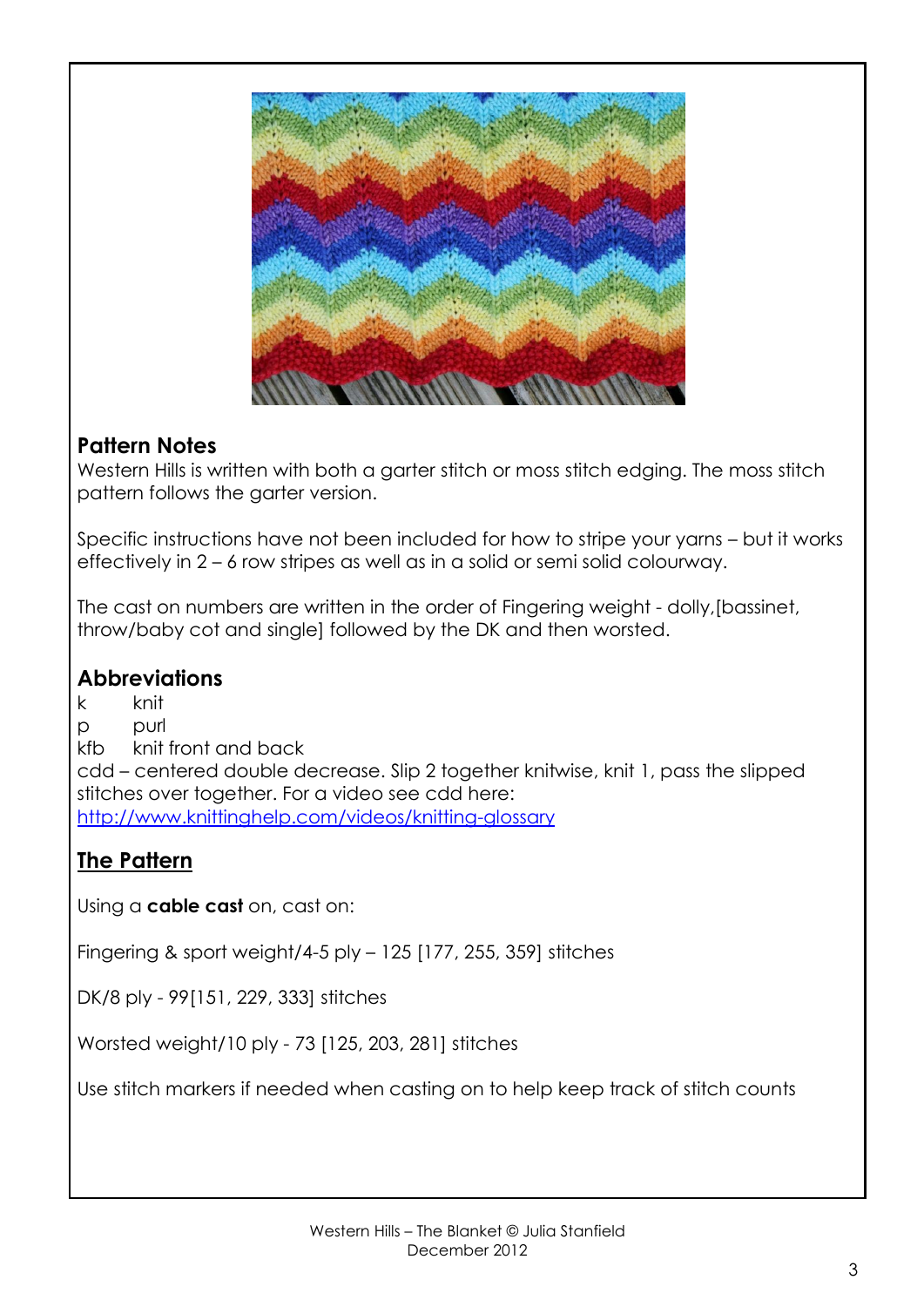# **GARTER STITCH VERSION**

Rows 1-6 – Work in knit, removing any stitch markers in the first row

Change colour if doing stripes or a contrast edge

Row 7 – K4 \*kfb, k4, cdd, k4, kfb \*rep to last 4 sts, k4

Row 8 – K4, p to last 4 stitches, k4

Rep rows 7 & 8 until work measures 17 [34, 46.5, 64] inches/43 [86, 118, 163] cms or until desired striping is completed, making sure to end with a row 8

Rep rows 1-6 remembering to change colour if doing a contrast edge

Bind off loosely in knit

Wet block and sew in ends

# **MOSS STITCH VERSION**

Rows 1-6 – K1, p1 across, removing any stitch markers in the first row

Change colour if doing stripes or a contrast edge

Row 7 –K1, p1, k1, p1 \*kfb, k4, cdd, k4, kfb \*rep to last 4 sts, p1, k1, p1, k1

Row  $8 - K1$ , p1, k1, p to last 3 stitches, k1, p1, k1

Rep rows 7 & 8 until work 17 [34, 46.5, 64] inches/43 [86, 118, 163] cms or until desired striping is completed, making sure to end with a row 8

Rep rows 1-6 remembering to change colour if doing a contrast edge

Bind off loosely in pattern

Wet block and sew in ends

## **To Wet Block**

It's important to finish your blanket by wet blocking it, though it can be difficult depending on the size knitted. Wet block your blanket by immersing it in lukewarm water with a little wool wash. Leave for at least an hour, overnight is ideal (unless there is a possibility your yarn colours might bleed). Rinse and then remove as much water as you can (I put mine on a spin cycle in the washing machine, others roll in a towel and apply pressure). Gently lay out, pinning out the points from both edges and leaving to dry out of the direct sunlight. If you can do this on a foam mat it works really well.